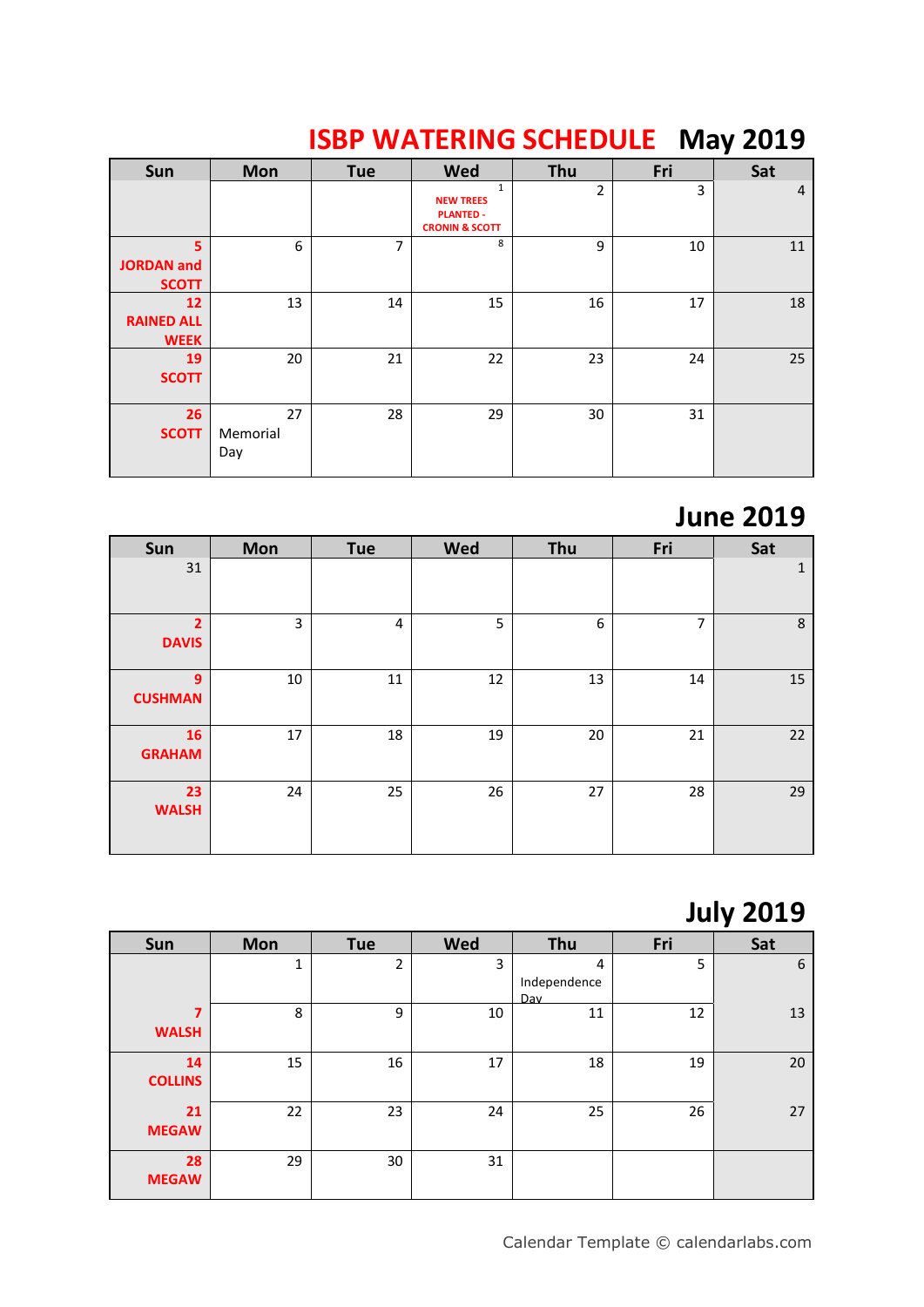## **August 2019**

| Sun                 | <b>Mon</b> | Tue | Wed | Thu | Fri | Sat |
|---------------------|------------|-----|-----|-----|-----|-----|
|                     |            |     |     | 1   | 2   | 3   |
| 4<br><b>CRONIN</b>  | 5          | 6   | 7   | 8   | 9   | 10  |
| 11<br><b>CRONIN</b> | 12         | 13  | 14  | 15  | 16  | 17  |
| 18<br><b>JORDAN</b> | 19         | 20  | 21  | 22  | 23  | 24  |
| 25<br><b>JORDAN</b> | 26         | 27  | 28  | 29  | 30  | 31  |

## **September 2019**

| Sun                  | <b>Mon</b>                  | <b>Tue</b> | <b>Wed</b> | Thu | Fri | Sat            |
|----------------------|-----------------------------|------------|------------|-----|-----|----------------|
| 1<br><b>NICHOLAS</b> | $\overline{2}$<br>Labor Day | 3          | 4          | 5   | 6   | $\overline{7}$ |
| 8<br><b>NICHOLAS</b> | 9                           | 10         | 11         | 12  | 13  | 14             |
| 15<br><b>WRIGHT</b>  | 16                          | 17         | 18         | 19  | 20  | 21             |
| 22<br><b>WRIGHT</b>  | 23                          | 24         | 25         | 26  | 27  | 28             |
| 29<br><b>KUNKLE</b>  | 30                          |            |            |     |     |                |
|                      |                             |            |            |     |     |                |

#### **October 2019**

| Sun                 | <b>Mon</b>            | <b>Tue</b>   | <b>Wed</b>     | Thu             | Fri | Sat |
|---------------------|-----------------------|--------------|----------------|-----------------|-----|-----|
|                     |                       | $\mathbf{1}$ | $\overline{2}$ | 3               | 4   | 5   |
| 6<br><b>KUNKLE</b>  | $\overline{7}$        | 8            | 9              | 10              | 11  | 12  |
| 13<br><b>HARKOM</b> | 14<br>Columbus<br>Dav | 15           | 16             | 17              | 18  | 19  |
| 20<br><b>HARKOM</b> | 21                    | 22           | 23             | 24              | 25  | 26  |
| 27<br><b>SCOTT</b>  | 28                    | 29           | 30             | 31<br>Halloween |     |     |
|                     |                       |              |                |                 |     |     |